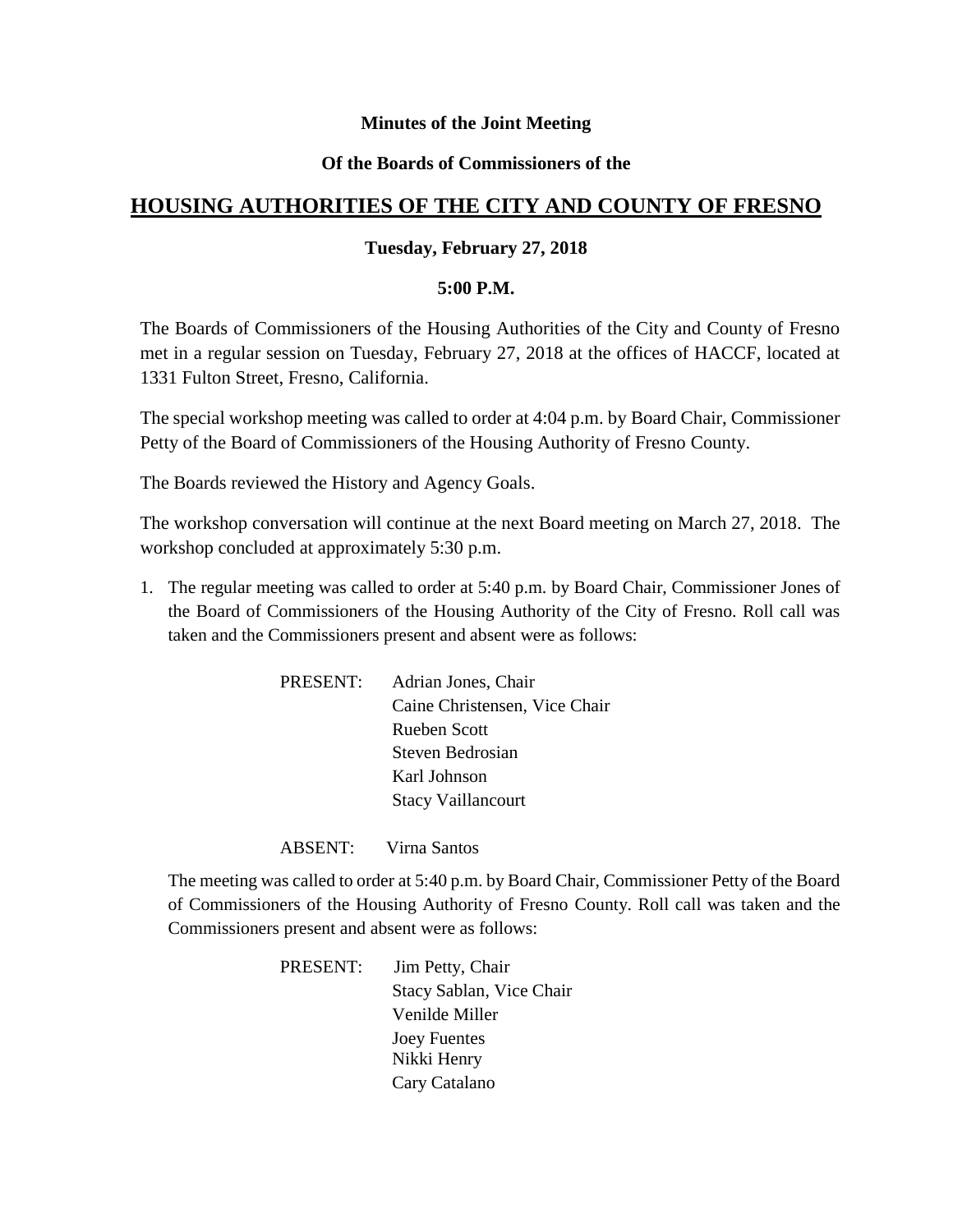# ABSENT: Mary G. Castro

Also, in attendance were the following Preston Prince, CEO/Executive Director, and Ken Price, Baker Manock and Jensen -General Counsel.

# 2. APPROVAL OF AGENDA AS POSTED (OR AMENDED)

*CITY MOTION: Commissioner Scott moved, seconded by Commissioner Johnson to approve the agenda as posted.*

### *MOTION PASSED: 6-0*

*COUNTY MOTION: Commissioner Henry moved, seconded by Commissioner Miller to approve the agenda as posted.*

### *MOTION PASSED: 6-0*.

### 3. PUBLIC COMMENT

Mr. Preston Prince, resident of 1331 Fulton Street, Fresno, California 93721, acknowledged Commissioner Jim Petty for his 25 years as a Commissioner for the Fresno Housing Authority.

In addition, Mr. Prince, congratulated Officer Steve Hunt for his recognition as Officer of the Year. Mr. Prince, thanked him for his service as one of the officers of the Fresno Housing Authority. An appreciation video was presented at the Board Meeting.

# 4. POTENTIAL CONFLICTS OF INTEREST

There was no conflict of interest at this time.

# 5. 2017 AGENCY HIGHLIGHT- VIDEO PRESENTATION

The Communications Department presented a 2017 Agency Highlight video. The Boards of Commissioner's stood up to applaud the Fresno Housing Authority staff for the work and achievements accomplished during the year.

Commissioner Petty suggested the video be presented to the City Council or the Board of Supervisors, at the next opportunity the Housing Authority has to present to these entities.

# 6. COMMISSIONERS' REPORT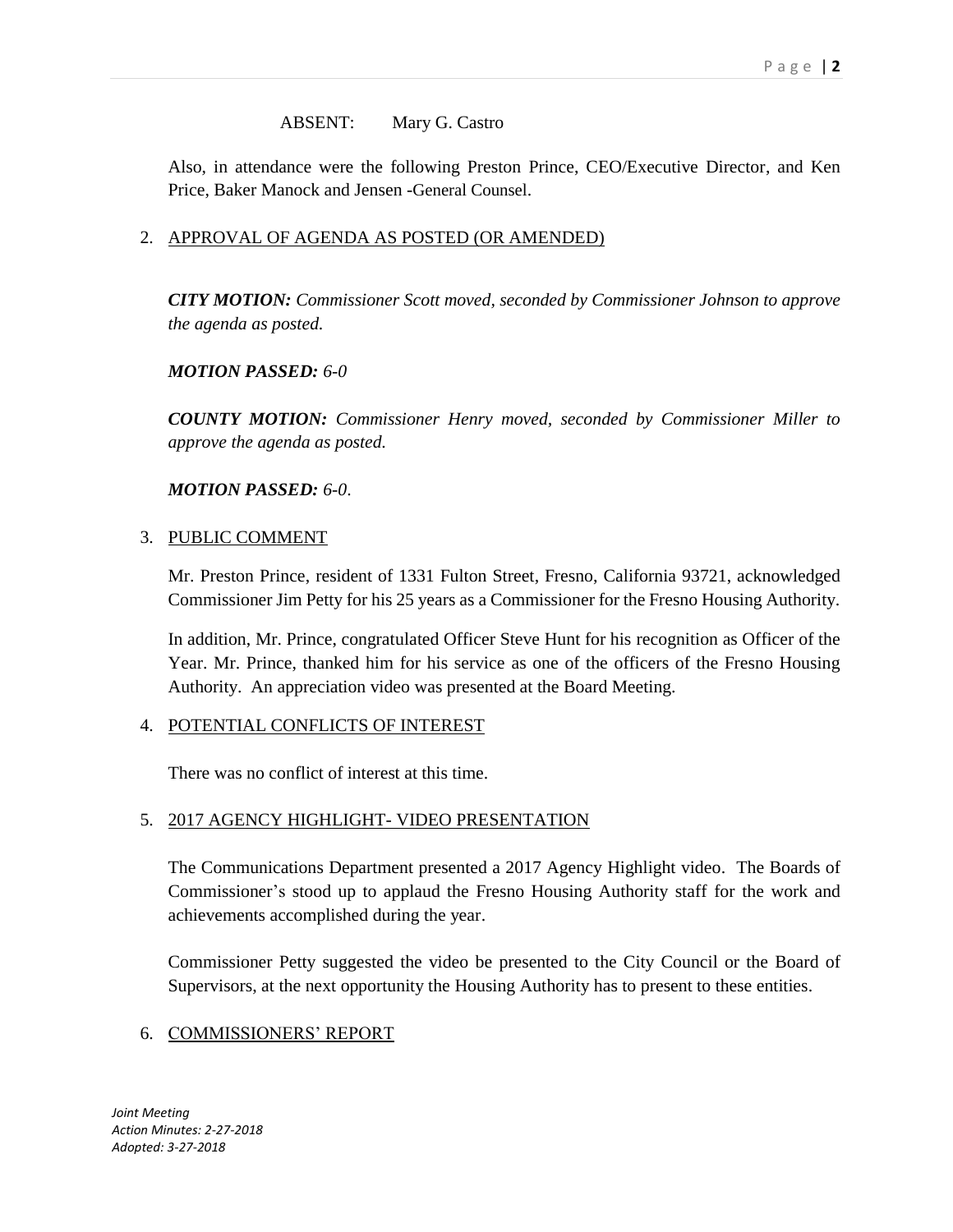Commissioner Jones, informed the Commissioners that the NAHRO event is approaching and if they are interested in attending, to contact the Executive Office.

Commissioner Caine Christensen and other professionals, including Ms. Tammy Townsend, met with families and children that live in a Motel close to Addams Elementary School.

Commissioner Christensen shared that he is impressed with the coping skills of these children. He spoke about a child who lost his father a year ago. His strength is amazing, and he suggested the need for counseling services for these children.

The suggestion was for the Fresno Housing Authority to focus on these families and how to better assist them. In addition, these professionals will continue to meet with the families when another opportunity arises.

### 7. CONSENT AGENDA

*All Consent Agenda items are considered to be routine action items and will be enacted in one motion unless pulled by any member of the Boards of Commissions or the public. There will be no separate discussion of these items unless requested, in which event the item will be removed from the Consent Agenda and considered following approval of the Consent Agenda.*

- a. Consideration of Adoption of the Minutes of January 23, 2018
- b. Consideration of the Contract Renewal Security Services
- c. Consideration of the Amended Information Technology Policy
- d. Consideration for Application Submission Lead-Based Paint Hazard Control Program
- e. Consideration of HOME Tenant-Based Rental Assistance (TBRA) Contract City of Fresno

*CITY MOTION: Commissioner Scott moved, seconded by Commissioner Johnson to approve the Consent Agenda Items A-E.*

### *MOTION PASSED: 6-0*

*COUNTY MOTION: Commissioner Sablan moved, seconded by Commissioner Fuentes to approve the Consent Agenda Items A-E.*

#### *MOTION PASSED: 6-0*

#### 8. INFORMATIONAL

a. Resident Services Presentation – Digital Literacy

Mr. Bobby Coulter, Senior Manager-Information Technology and Systems presented on his topic.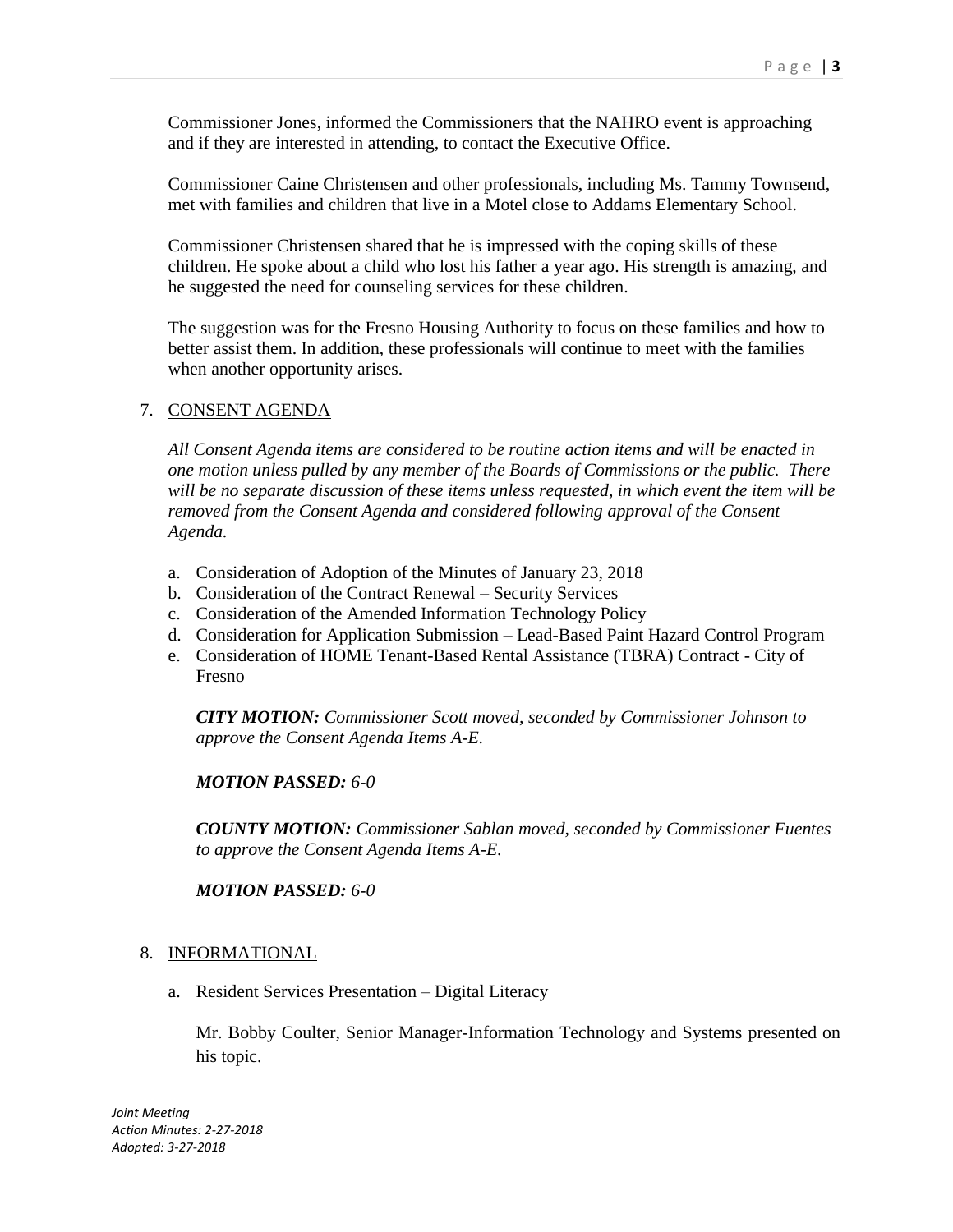b. Introduction to the Audit Process

Ms. Emily De La Guerra presented on this topic.

c. 2017 HAP and Leasing Activities Update

Ms. Aurora Ibarra presented on this topic.

d. Real Estate Development Update

Mr. Michael Duarte presented the Real Estate Development Update.

### 9. ACTION

a. Consideration of Omnibus Resolutions and Funding Commitments – Oak Grove Apartments (Parlier)

Mr. Michael Duarte presented on this topic.

*CITY MOTION: Commissioner Christensen moved, seconded by Commissioner Scott to approve the Omnibus Resolutions and Funding Commitments – Oak Grove Apartments (Parlier).*

### *MOTION PASSED: 6-0*

*COUNTY MOTION: Commissioner Sablan moved, seconded by Commissioner Fuentes to approve the Omnibus Resolutions and Funding Commitments – Oak Grove Apartments (Parlier).*

# *MOTION PASSED: 6-0*

b. Consideration of Architect Contract Award – Chinatown

Mr. Michael Duarte presented on this topic.

*CITY MOTION: Commissioner Johnson moved, seconded by Commissioner Vaillancourt to approve the Architect Contract Award – Chinatown.*

### *MOTION PASSED: 6-0*

*COUNTY MOTION: Commissioner Fuentes moved, seconded by Commissioner Miller to approve the Architect Contract Award – Chinatown.*

### *MOTION PASSED: 6-0*

c. Consideration of Submission of AHP Application – Orchard Apartments (Parlier)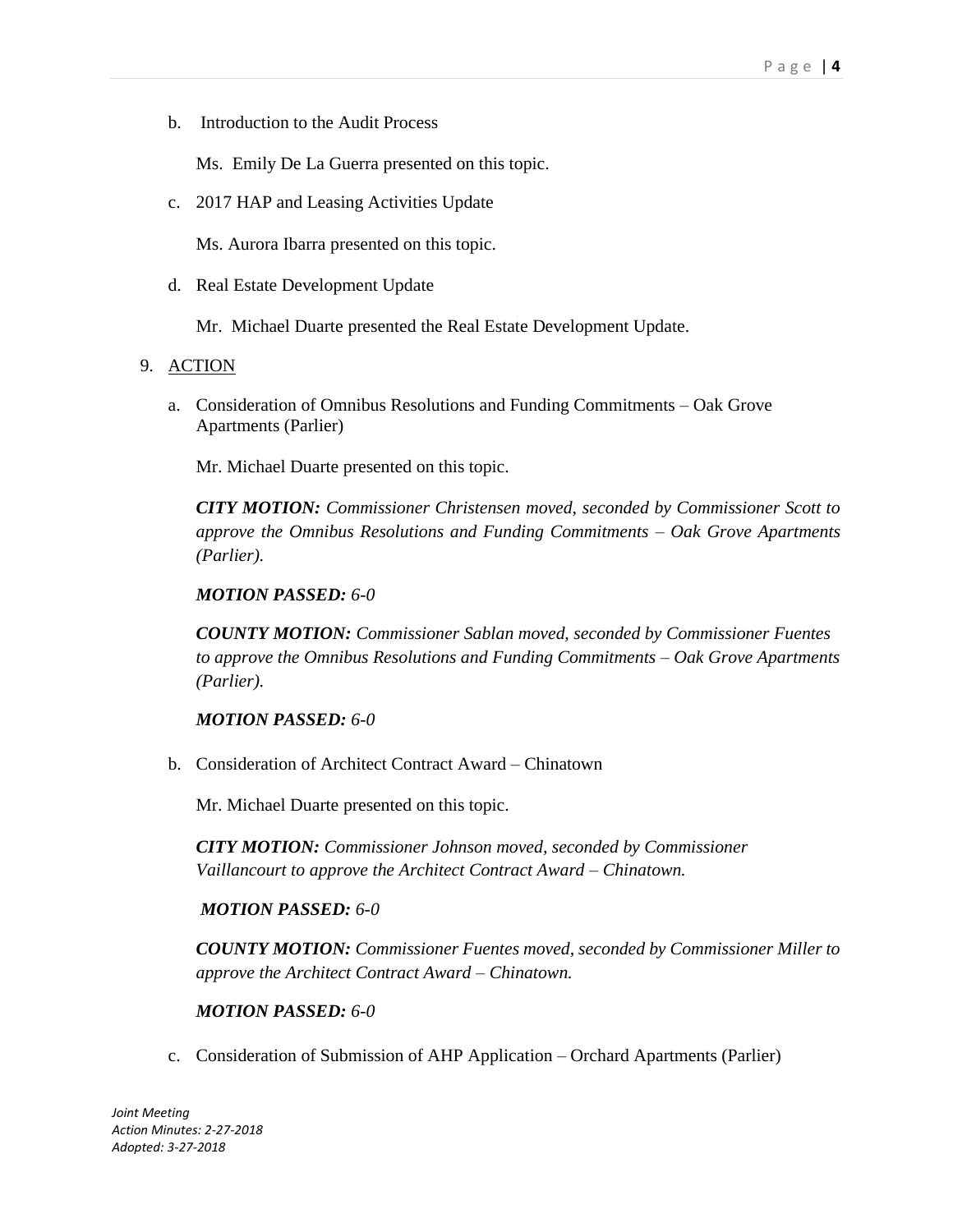Mr. Michael Duarte presented on this topic.

*CITY MOTION: Commissioner Johnson moved, seconded by Commissioner Vaillancourt to approve the Submission of the AHP Application – Orchard Apartments (Parlier).*

### *MOTION PASSED:* 6-0

*COUNTY MOTION: Commissioner Catalano moved, seconded by Commissioner Henry to approve the Submission of the AHP Application – Orchard Apartments (Parlier).*

### *MOTION PASSED: 6-0*

d. Consideration of Submission of AHP Application – Highway City

Ms. Tracewell Hanrahan presented on this topic.

*CITY MOTION: Commissioner Scott moved, seconded by Commissioner Vaillancourt to approve the Submission of the AHP Application – Highway City.* 

### *MOTION PASSED: 6-0*

*COUNTY MOTION: Commissioner Catalano moved, seconded by Commissioner Miller to approve the Submission of the AHP Application – Highway City.*

### *MOTION PASSED: 6-0*

e. Consideration of the Amended Agreement for the Family Reunification Program – County of Fresno

Ms. Tracewell Hanrahan presented on this topic.

*CITY MOTION: Commissioner Christensen moved, seconded by Commissioner Johnson to approve the Amended Agreement for the Family Reunification Program – County of Fresno.*

*COUNTY MOTION: Commissioner Fuentes moved, seconded by Commissioner Henry to approve the Amended Agreement for the Family Reunification Program – County of Fresno.*

### *MOTION PASSED: 6-0*

Commissioner Miller left the Board meeting around 8:16pm.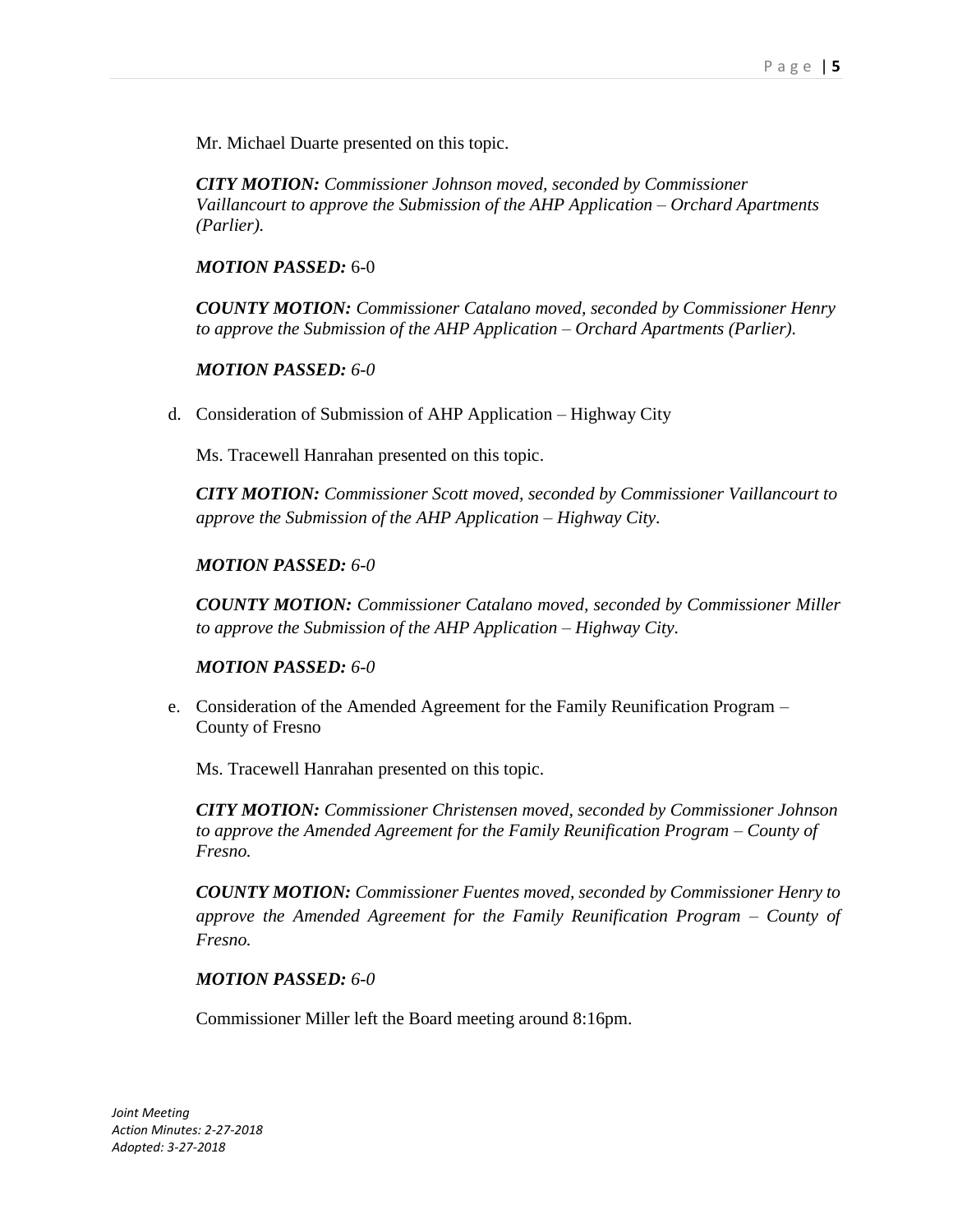f. Consideration of Standard Lease Agreement – Public Housing (continued from January 23, 2018)

Mr. Michael Duarte presented on this topic.

Mr. Eric Payne, resident of West Fresno; thanked the Fresno Housing Authority Staff and Baker Manock and Jensen for addressing his concern on the Standard Lease Agreement-Public Housing topic. Mr. Payne showed concern in regards to the topic on the item of curfew, he referred to local ordinance during his presentation. In addition, Mr. Payne was uneasy about the local ordinance and he asked for clarification on the language "any illegal activity." Mr. Payne proposed the revision of the language and proposed mitigation on the topic with the Fresno Housing Authority staff.

Nikki, another resident who refused to provided her information for the record; also, presented her concerns on the topic.

*CITY MOTION: Commissioner Christensen moved, seconded by Commissioner Bedrosian to approve the Standard Lease Agreement– Public Housing.*

### *MOTION PASSED: 5-0*

*Commissioner Johnson abstained from voting.*

*COUNTY MOTION: Commissioner Catalano moved, seconded by Commissioner Henry to approve the Standard Lease Agreement– Public Housing.*

*MOTION PASSED: 5-0*

### 10. EXECUTIVE DIRECTOR'S REPORT

In addition to the written Director's report, the following items were announced:

- Mr. Prince thanked the staff and Commissioner that volunteered during the Point In time count from January 23-25, 2018. He thanked Commissioner Bedrosian for his participation.
- Just a reminder starting this year the Form 700 need to be completed electronically.
- Ethics Training provided by Baker Manock & Jensen April 3, 2018 from 11:00 am to 1:00 pm, this training is required every two years.
- On February 13, 2018 Jimmy Stracner Regional Administrator from HUD Region IX visited Fresno. Mr. Stracner had a full agenda including a tour of Southwest Fresno sites a meeting with Mayor Brand, Lunch with our Homeless Stakeholders and a meeting with the Small Business Administration and Fresno Metro Ministry.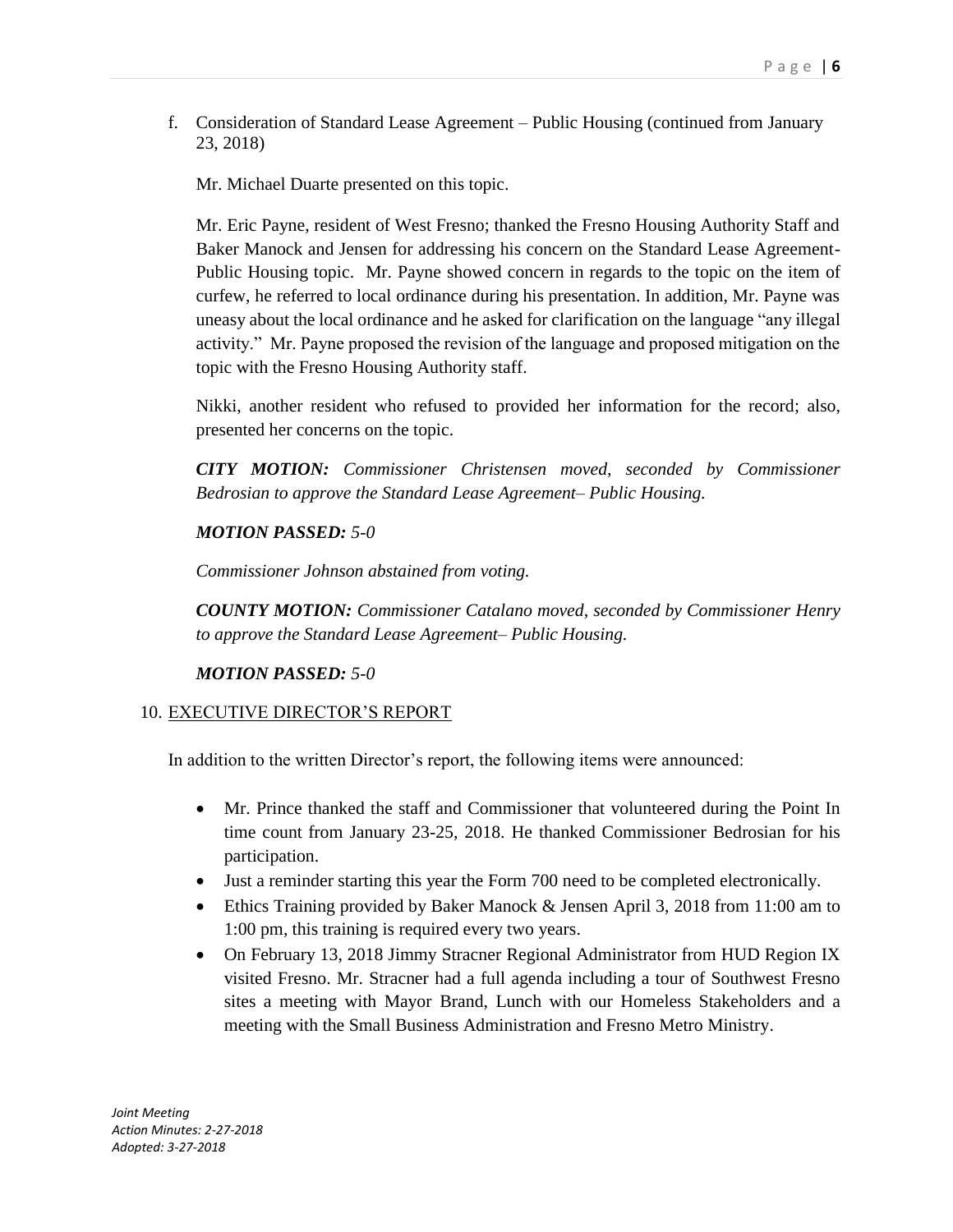- On March 2, 2018 the Read Across American Day Celebration will be held from 3:30- 5:00pm at Cueva de Oso, Cedar Courts and Mendoza Terrace (Firebaugh). An email will be sent with detailed information on how to participate.
- At next Month's Board Meeting there will be a workshop at 4:00pm. The topic is the homeless. This meeting is to prepare us for the visit of Barbara Poppe, coming to Fresno on April, 2018.

Also, Mr. Prince presented the new hires and promotions.

- Antonio Sanchez, Maintenance Technician (new hire)

- Veronica Ruvalcaba, Maintenance Technician (new hire); she is the first female Maintenance hired.

- Sarah Alkobadi, Fiscal Services Intern (new hire)
- Jorge Valdez, Database Administrator & Report Writer (promotion)

### 11. CLOSE SESSION

The Boards went into closed session at approximately 8:28 pm.

a. CONFERENCE WITH REAL PROPERTY NEGOTIATORS (Pursuant to Government Code § 54954.5(b)) Property: 555 W. California Ave., Fresno, CA (APN: 477-040-73) Agency Negotiator: Preston Prince Negotiating parties: Fresno Housing Authority and Frank Kozlowski, Capitol Rivers, Inc. Under negotiation: Price and Terms of Sale b. CONFERENCE WITH REAL PROPERTY NEGOTIATORS (Pursuant to Government Code § 54954.5(b)) Property: 3726 N. Pleasant Avenue, Fresno, CA (APN: 433-220-39T) Agency Negotiator: Preston Prince Negotiating parties: Fresno Housing Authority and Ernest M. Reyes, Lincoln Consulting Group, LLC

Under negotiation: Price and Terms of Sale

- c. CONFERENCE WITH REAL PROPERTY NEGOTIATORS (Pursuant to Government Code § 54954.5(b)) Property: 36200 N. Giffen Drive, Huron, CA (APN: 075-091-25) Agency Negotiator: Preston Prince Negotiating parties: Fresno Housing Authority and Ernest M. Reyes, Lincoln Consulting Group, LLC Under negotiation: Price and Terms of Sale
- d. PUBLIC EMPLOYMENT